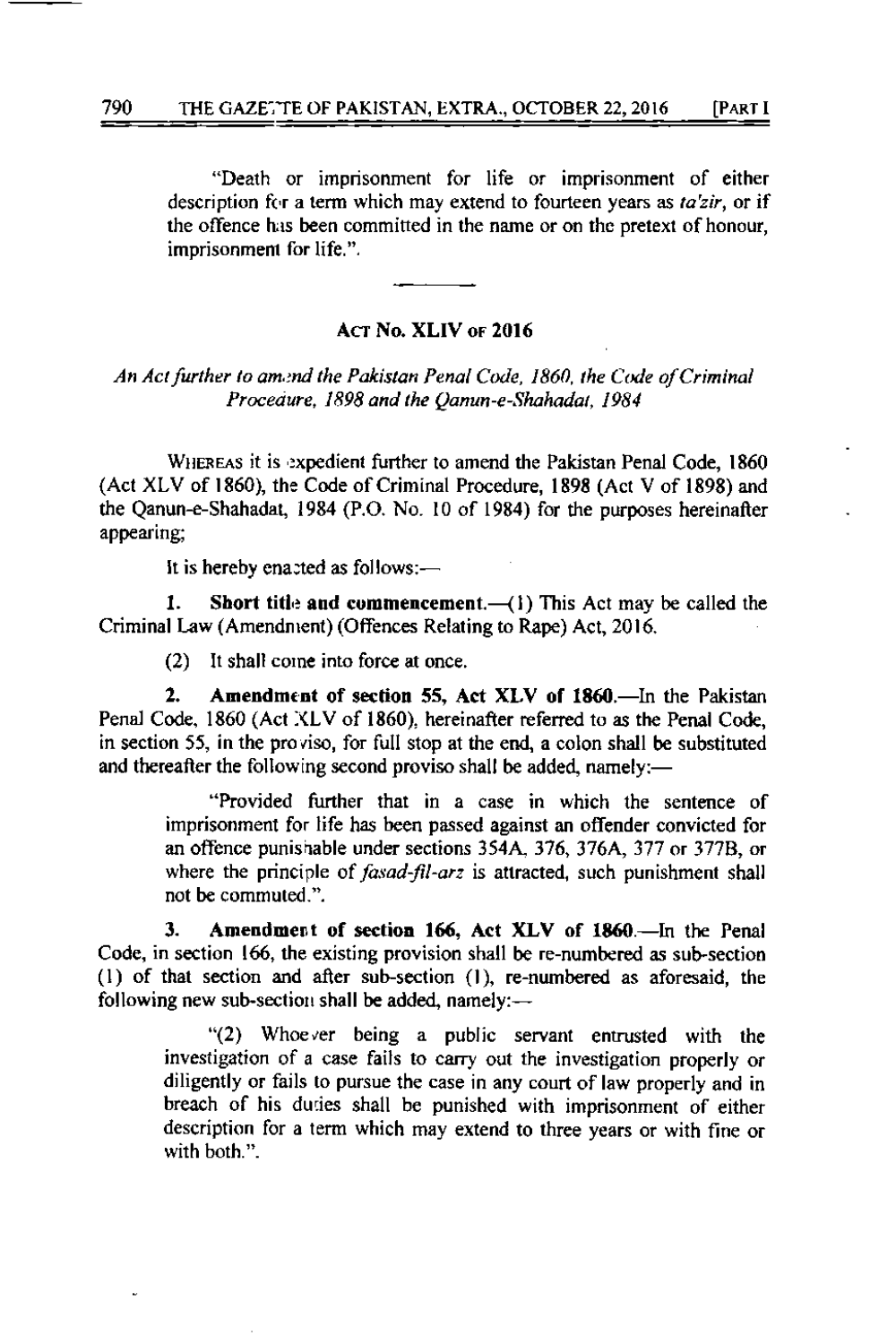4. Amendment of section 186, Act XLV of 1860.-In the Penal Code, in section  $186$ , the existing provision shall be re-numbered as sub-section  $(1)$  of that section and,—

- (a) in sub-section (1), re-numbered as aforesaid,—
	- (i) for lhe words 'tfuee rhonths" the words 'bne year" shall be substituted; and
	- (ii) for thc words "onc lhousand five hundred" the words "fifty thousand" shall be substituted; and
- (b) after sub-section (1), amended as aforesaid, the following new subsection shall be added, namely:-

"(2) Whoever intentionally hampers, misleads, jeopardizes or defeats an investigation, inquiry or prosecution or issues a false or defective report in a case under any law for the time being in force shall be punished with imprisonment for a term which may extend to three years or with fine or with both.".

5. Amendment of section 376, Act XLV of 1860.-- In the Penal Code, in section 376,-

(a) after sub-section (1), the following new sub-section (1A) shall be inserted, namely: $-$ 

" $(1A)$  Whoever commits an offence punishable under subsection  $(1)$  or sub-section  $(2)$  or section 377 or section 377B and in the course of such commission causes any hurt punishable as an offence under section 333, section 335, clauses (iv), (v) and (vi) of sub-section  $(3)$  of section 337, section 337C, clauses  $(v)$  and  $(vi)$  of section 337F shall be punished with death or imprisonment for life and fine,"; and

(b) after sub-section (2), the following new sub-sections (3) and (4) shall be inserted, namely: $-$ 

" $(3)$  Whoever commits rape of a minor or a person with mental or physical disability shall be punished with death or imprisonment for life and fine.

(4) Whoever being a public servant including a police officer, medical officer or jailor, taking advantage of his official positior\ commits rape shall be punished with death or imprisonment for life and fine.".

6. Insertion of new section 376A, Act XLV of 1860.-In the Penal Code, after section 376, the following new section shall be inserted, namely: $-$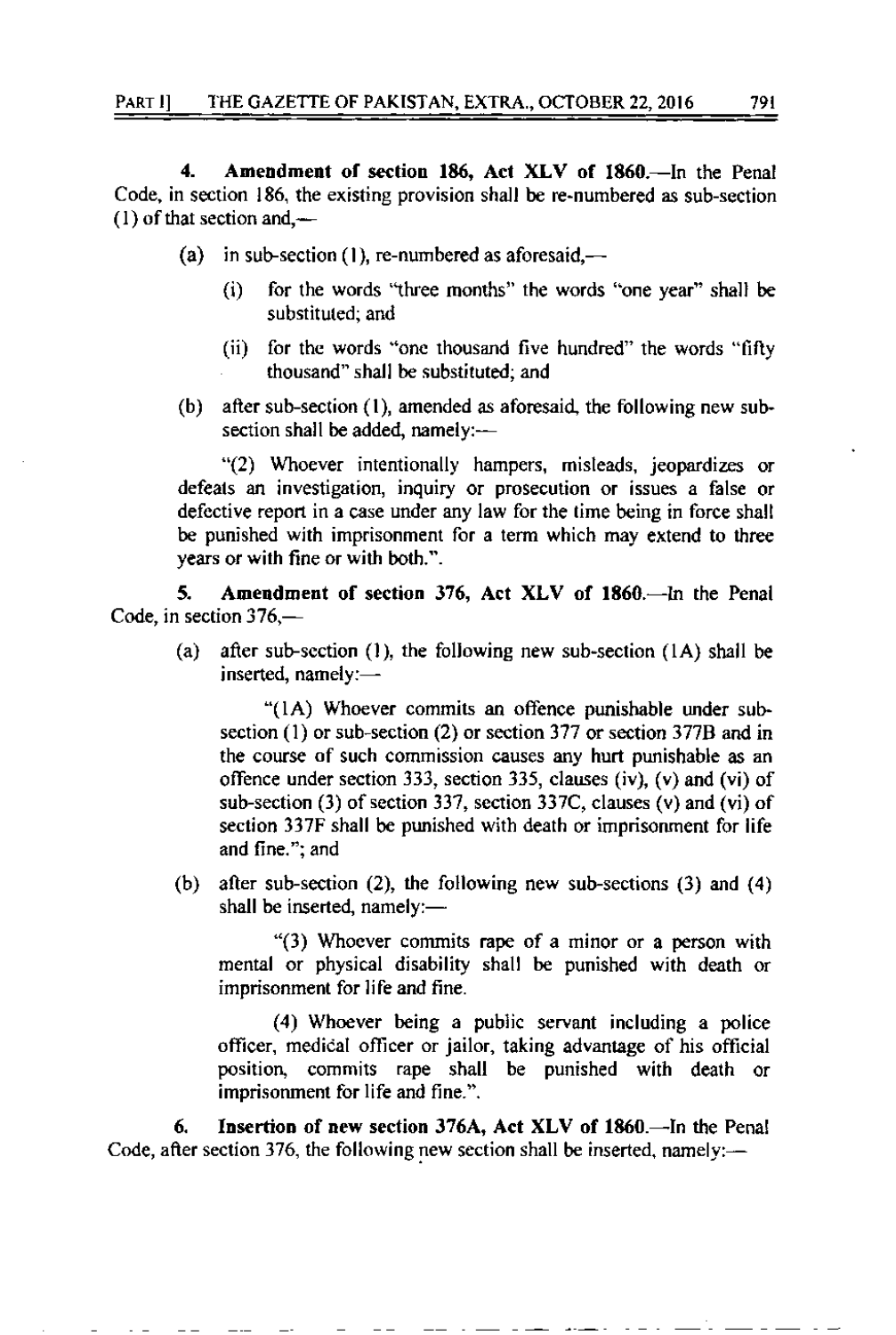"376A. Disclosure of identity of victim of rape, etc. $-(1)$ Whoever prints or publishes name or any matter which may make known identity of victim, against whom an offence under sections 354A, 376, 376A, 377 and 377B is alleged or found to have been committed, shall be punished with imprisonment of either description for a term which may extend to three years and shall also be liable to fine.

Nothing in sub-section (1) extends to any printing or  $(2)$ publication if it is-

- by or under order in writing of officer-in-charge of the (a) police station or police officer making investigation into such offence acting in good faith for the purposes of such investigation; or
- (b) by or under order of Court: or
- by or with authorization in writing of the victim; or  $(c)$
- by or with the authorization in writing of natural or legal  $(d)$ guardian of the victim where the victim is dead or a minor or of unsound mind.

*Explanation* – Printing or publication of judgment of any High Court, the Federal Shariat Court or the Supreme Court in law journals does not amount to an offence within the meaning of this section.".

7. Insertion of new section 53A, Act V of 1898.-In the Code of Criminal Procedure, 1398 (Act V of 1898), hereinafter referred to as the Code, after section 53, the following new section shall be inserted, namely:-

"53A. Examination of person accused of rape, etc. by medical **practitioner.** $-(1)$  When a person is arrested on a charge of committing an offence of rape, unnatural offence or sexual abuse or an attempt to commit rape, unnatural offence or sexual abuse under section 376, section 377 and section 377B respectively and there are reasonable grounds for believing that an examination of the arrested person will afford evidence as to the commission of such offence, it shall be lawful for a registered medical practitioner employed in a hospital run by the Government or by a local authority to make such an examination of the arrested person and to use such force as is reasonably necessary for that purpose.

(2) The registered medical practitioner conducting examination under sub-section (1) shall, without delay, examine such person and prepare a report of his examination giving the following particulars, namely:—

- name and address of the accused and of the person by whom (a) he was brought:
- age of the accused;  $(b)$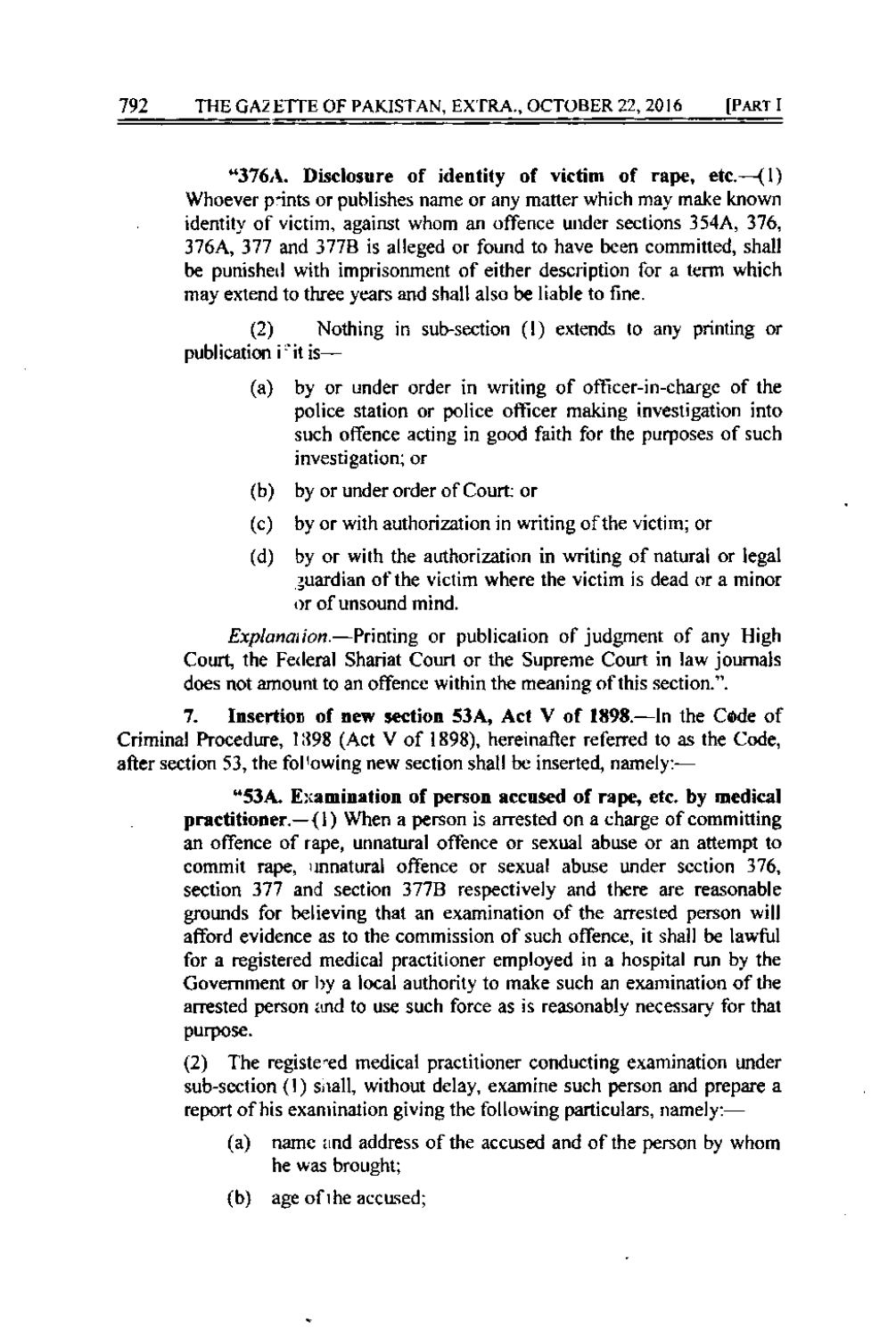- $(c)$ marks of injury, if any, on person of the accused;
- $(d)$ description of material taken from person of the accused for DNA profiling; and
- (e) other material particulars in reasonable detail.

The report under sub-section (2) shall state precisely the reasons for  $(3)$ each conclusion arrived at.

(4) The exact time of commencement and completion of the examination under sub-section (1) shall also be noted in the report under sub-section (2). The registered medical practitioner shall, without delay, forward the report to the investigating officer who shall forward it to the Magistrate through public prosecutor referred to in section 173 as part of the report referred to in that section.".

8. Amendment of section 154, Act V of 1898.—In the Code, in section 154, for full stop at the end, a colon shall be substituted and thereafter the following provisos shall be added, namely: $\longrightarrow$ 

"Provided that if the information is given by the woman against whom an offence under section 336B, section 354, section 354A, section 376 or section 509 of the Pakistan Penal Code, 1860, (Act XLV of 1860) is alleged to have been committed or attempted, then such information shall be recorded by an investigating officer in presence of a female police officer or a female family member or any other person with consent of the complainant, as the case may be:

Provided further that if the information, given by the woman against whom an offence under section 336B, section 354, section 354A, section 376 or section 509 of the Pakistan Penal Code, 1860 (Act XLV of 1860) is alleged to have been committed or attempted, is distressed such information shall be recorded by an investigating officer at residence of the complainant or at a convenient place of the complainant's choice in presence of a police officer or family member or any other person with consent of the complainant, as the case may be.".

9. Amendment of section 161, Act V of 1898.—In the Code, in section 161, in sub-section (1), for full stop at the end, a colon shall be substituted and thereafter the following proviso shall be added, namely:—

"Provided that a statement of a woman against whom an offence under section 336B, section 354, section 354A, section 376 or section 509 of the Pakistan Penal Code, 1860 (Act XLV of 1860) is alleged to have been committed or attempted, shall be recorded by an investigating officer in presence of a female police officer or a female family member or other person of her choice.".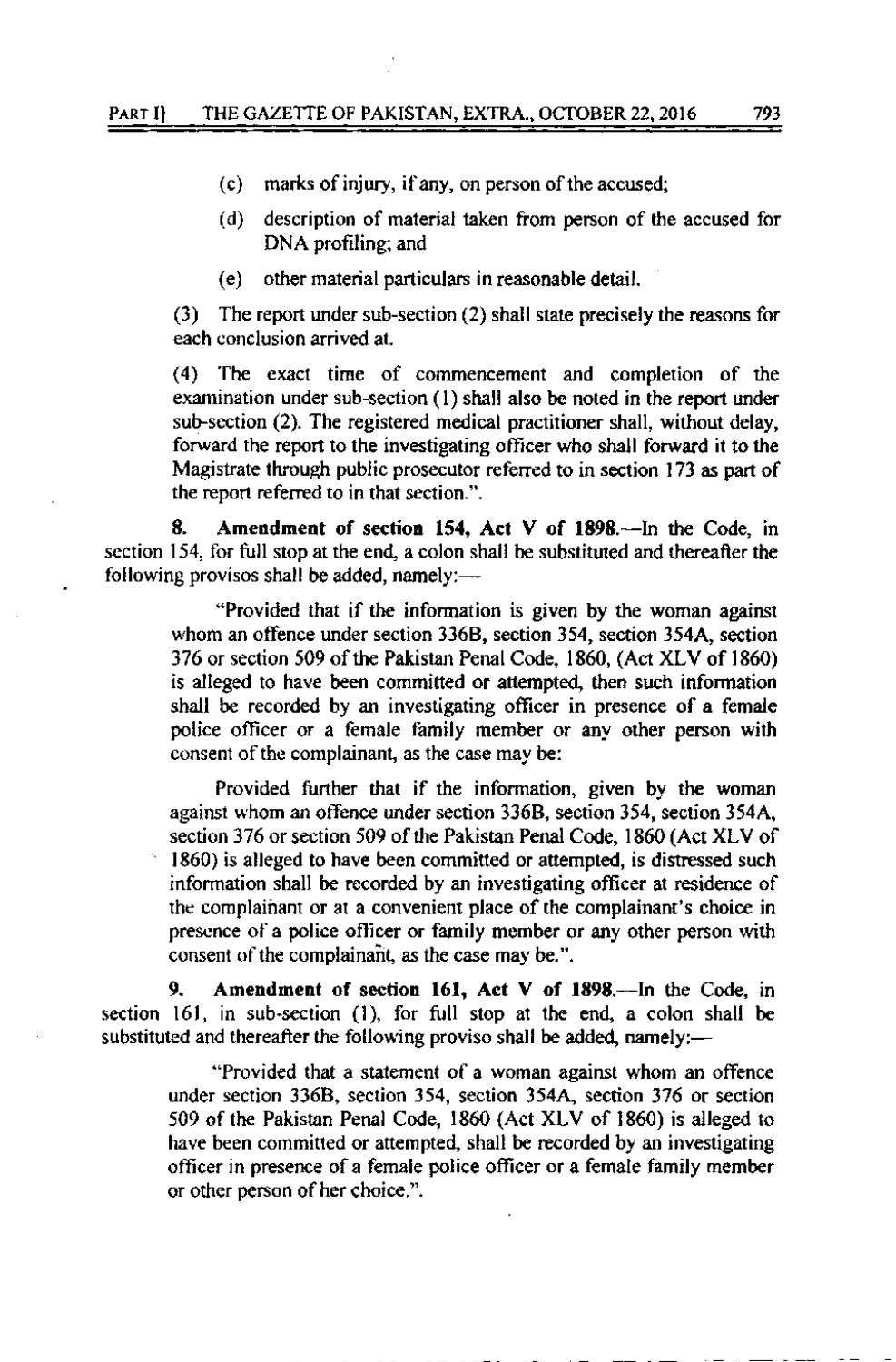Insertion of section 161A, Act V of 1898.--In the Code, after 10. section 161, the following new section shall be inserted, namely:—

"161A. Legal representation of victim of rape, etc. $-(1)$  Where an offence under section 354A, section 376, section 377 or section 377B of the Pakistan Penal Code, 1860 (Act XLV of 1860) has been committed or attempted to be committed, the police officer after recording the information under section 154 shall inform the victim, against whom such offences have been committed or attempted to be committed, of his right to legal representation.".

(2) If the victim under sub-section (1) requires free legal aid the police officer shall provide him the list of lawyers maintained by the Provincial Bar Councils for this purpose.".

11. Insertion of new sections 164A and 164B, Act V of 1898.—In the Code, after section 164, the following new sections shall be inserted, namely:—

"164A. Medical examination of victim of rape, etc. $-(1)$  Where an offence of committing rape, unnatural offence or sexual abuse or attempt to commit rape, unnatural offence or sexual abuse under section 376, section 377 or section 377B respectively of the Pakistan Penal Code, 1860 (Act XLV of 1860) is under investigation, the victim shall be examined by a registered medical practitioner, in the case of female victim by a female registered medical practitioner, immediately after commission of such offence:

Provided that in all cases, where possible, the female victim shall be escorted by a female police officer or a family member from a place of her convenience to the place of medical examination.

(2) The registered medical practitioner to whom such victim is sent under sub-section (1) shall, without delay, examine the victim and prepare a report of examination giving the following particulars, namely:-

- name and address of the victim and of the person by whom  $(a)$ she was escorted;
- (b) age cf the victim;
- $(c)$ description of material taken from body of the victim for DNA profiling;
- $(d)$ marks of injury, if any, on body of the victim;
- $(e)$ general mental condition of the victim; and
- $(f)$ other material particulars in reasonable detail.

(3) The report under sub-section (2) shall state precisely the reasons for each conclusion arrived at.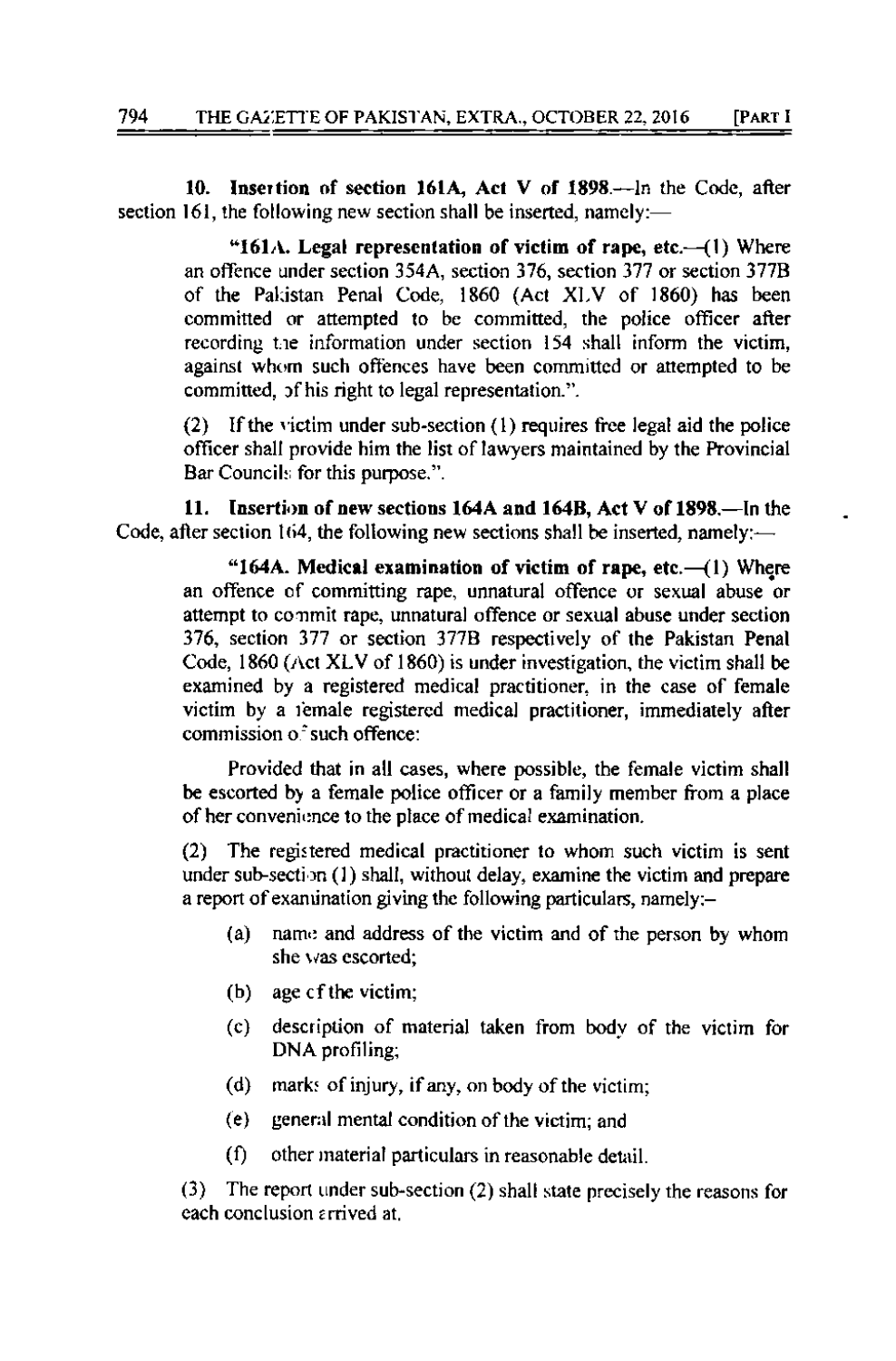(4) The report under sub-section (2) shall specifically record that consent of the victim or of his or her natural or legal guardian to such examination had been obtained.

The exact time of commencement and completion of the  $(5)$ examination under sub-section (1) shall also be noted in the report.

The registered medical practitioner shall, without delay, forward the  $(6)$ report to the investigation officer who shall forward it to the Magistrate along with other requirements as specified under clause (a) of subsection (1) of section 173.

(7) Nothing in this section shall be construed as rendering lawful any examination without consent of the victim or of any person authorized under sub-section (4).

*Explanation*.- In this section, "registered medical practitioner" means a medical practitioner who possesses any qualification recognized as such under the Pakistan Medical and Dental Council Ordinance, 1962 (XXXII of 1962) and whose name has accordingly been entered in the Register maintained in this behalf under the said Ordinance and has been authorized by the Government to conduct such examination.

164B. DNA test.—(1) Where an offence under section 376, section 377 or section 377B of the Pakistan Penal Code, 1860 (XLV of 1860) is committed or attempted to have been committed or is alleged to have been committed, Deoxyribo Nucleic Acid (DNA) samples, where practicable, shall be collected from the victim with his or her consent or with the consent of his or her natural or legal guardian and the accused during the medical examinations conducted under section 164A within optimal time period of receiving information relating to commission of such offence.

The DNA samples collected under sub-section (1) shall  $(2)$ at the earliest be sent for investigation to a forensic laboratory where these shall be properly examined and preserved:

Provided that confidentiality of such examination shall at all times be observed.".

12. Insertion of new section 344A, Act V of 1898.—In the Code, after section 344, the following new section shall be inserted, namely:—

"344A. Conclusion of trial.—The Court shall, upon taking cognizance of a case under sections 354A, 376, 377 and 377B of the Pakistan Penal Code, 1860 (Act XLV of 1860), decide the case within three months failing which the matter shall be brought by the Court to the notice of the Chief Justice of the High Court concerned for appropriate directions.".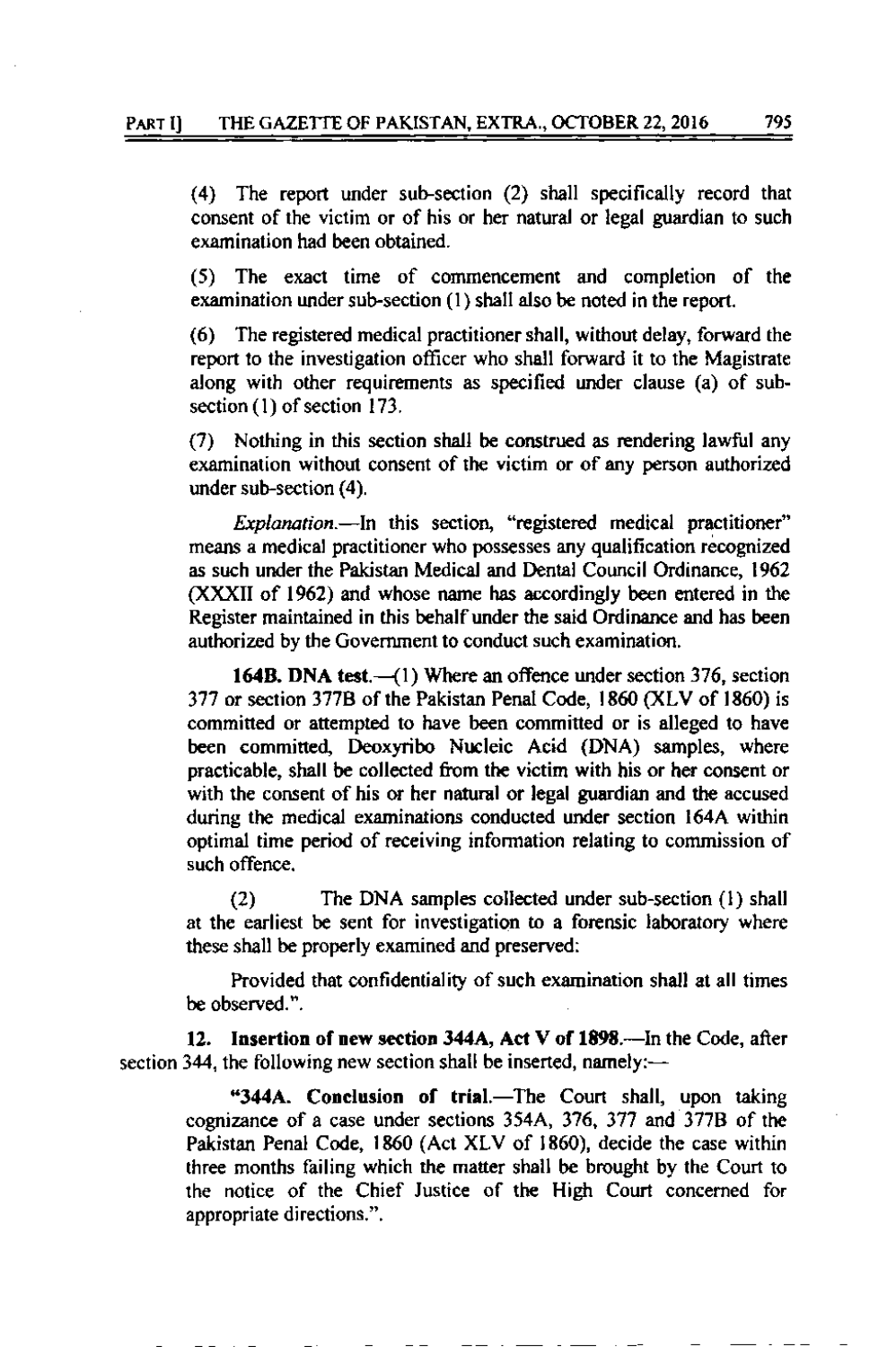13. Amendment of section 352, Act V of 1898.—In the Code, in section 352, the existing provision shall be re-numbered as sub-section (1) of that section and after sub-section (1), re-numbered as aforesaid, the following new sub-sections shall be added, namely:-

" $(2)$  Notwithstanding anything contained in sub-section  $(1)$ , the trial of offences under sections 354A, 376, 376A, 377 and 377B of the Pakistan Penal Code, 1860 (Act XLV of 1860) shall be conducted in camera:

Provided that the Presiding Officer, if he thinks fit, or on an application made by either of the parties, allow any particular person to have access to, or be or remain in, the Court.

Where any proceedings are held under sub-section (2), the  $(3)$ Government may adopt appropriate measures, including holding of the trial through video link or usage of screens, for protection of the victim and the witnesses.

Where any proceedings are held under sub-section (2), it shall  $(4)$ not be lawful for any person to print or publish or broadcast any matter in relation to any such proceedings, except with permission of the Court.".

Amendment of section 417, Act V of 1898. - In section 417 of the 14. Code, after sub-section (4), the following new sub-section shall be added, namely:-

"(5) An appeal against an order of conviction or acquittal under sections 354A, 375, 376A, 377 or 377B of the Pakistan Penal Code, 1860 (Act XLV of 186C) shall be decided within six months.".

15. Amendment of Schedule II, Act V of 1898.—In the Code, in Schedule II, in column  $1,--$ 

after section 166 and corresponding entries relating thereto in  $(a)$ columns 2 to 8, the following new section and the entries relating thereto shall be inserted, namely:-

| $^{\text{+166(2)}}$ | Public servant fails Ditto Ditto Ditto Ditto Imprisonment Ditto" |  |  |                 |  |
|---------------------|------------------------------------------------------------------|--|--|-----------------|--|
|                     | to carry out the                                                 |  |  | of either       |  |
|                     | investigation                                                    |  |  | description     |  |
|                     | properly or                                                      |  |  | for three       |  |
|                     | diligently or fails to                                           |  |  | years, or fine, |  |
|                     | pursue the case, and                                             |  |  | or both.        |  |
|                     | in breach of h s                                                 |  |  |                 |  |
|                     | duties.                                                          |  |  |                 |  |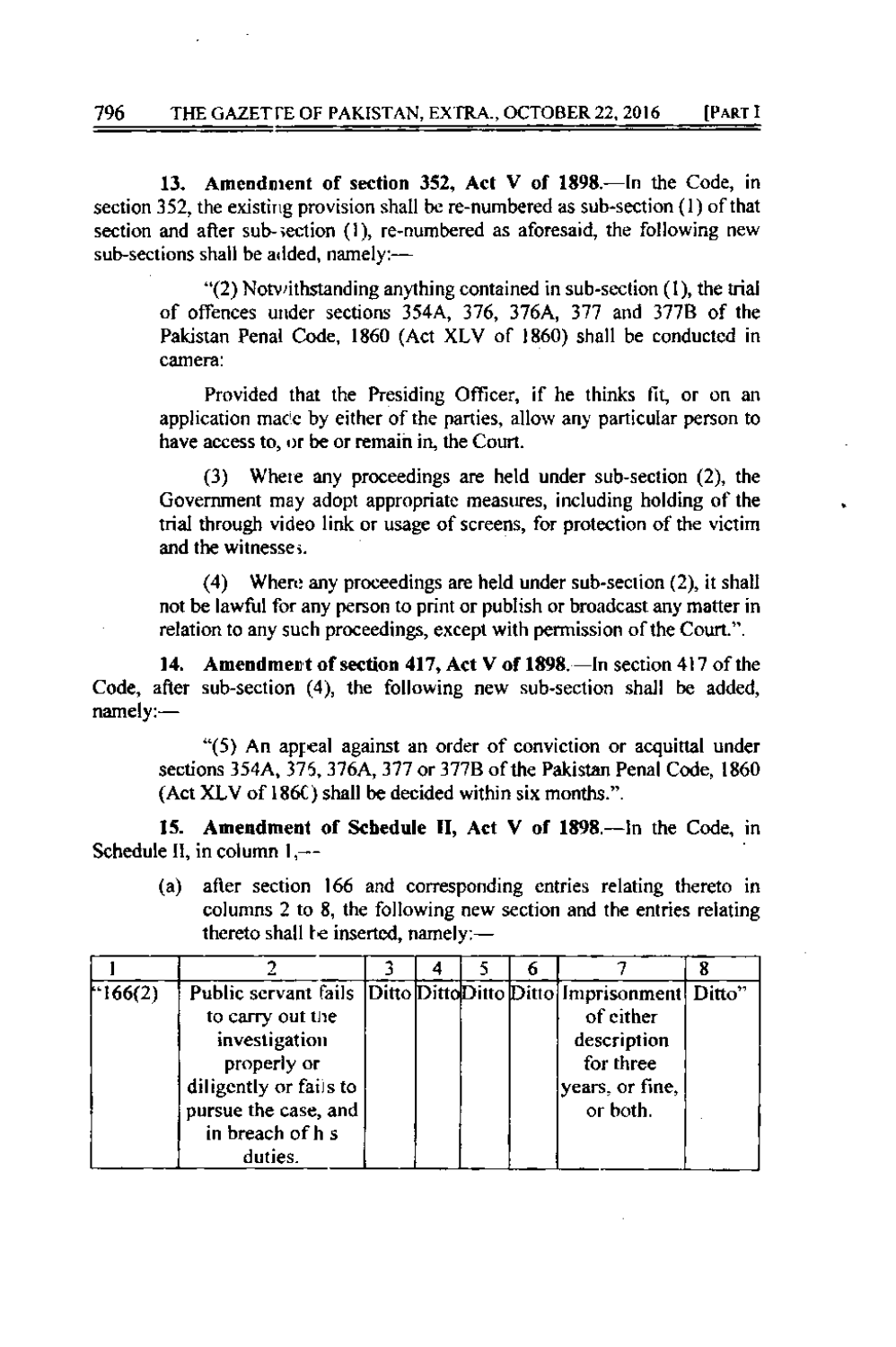- (b) against section  $186$ 
	- in column 7, for the figure and word "3 months", the words  $(i)$ "one year" and for the figure "1500" the figure "50,000" shall be substituted: and
- $(c)$ after section 186 and entries relating thereto in columns 2 to 8. amended as aforesaid, the following new section and the entries relating thereto shall be inserted, namely:--

| 186(2) | Public servant fails Ditto Ditto Ditto Ditto Imprisonment Ditto";<br>to carry out the<br>investigation<br>properly etc; |  |  | of either<br>description<br>for three<br>years, or fine,<br>or both. |  |
|--------|-------------------------------------------------------------------------------------------------------------------------|--|--|----------------------------------------------------------------------|--|

(d) in section 376, for the entry in column 7 the following shall be substituted, namely:-

Death or imprisonment not less than ten years or more than twenty- five years and fine.

Death or imprisonment for life.

Death or imprisonment for life if the offence is committed by two or more persons in furtherance of common intention.

Death or imprisonment for life and fine.

Death or imprisonment for life and fine.

(e) after section 376 and the corresponding entries relating thereto in columns 1 to 8, amended as aforesaid, the following new section and entries relating thereto shall be inserted, namely:—

| 376A | Disclosure of<br>identity of the<br>victim |  |  | Ditto DittoDitto Ditto Imprisonment<br>of either<br>description<br>upto three<br>years and fine | Ditto |
|------|--------------------------------------------|--|--|-------------------------------------------------------------------------------------------------|-------|